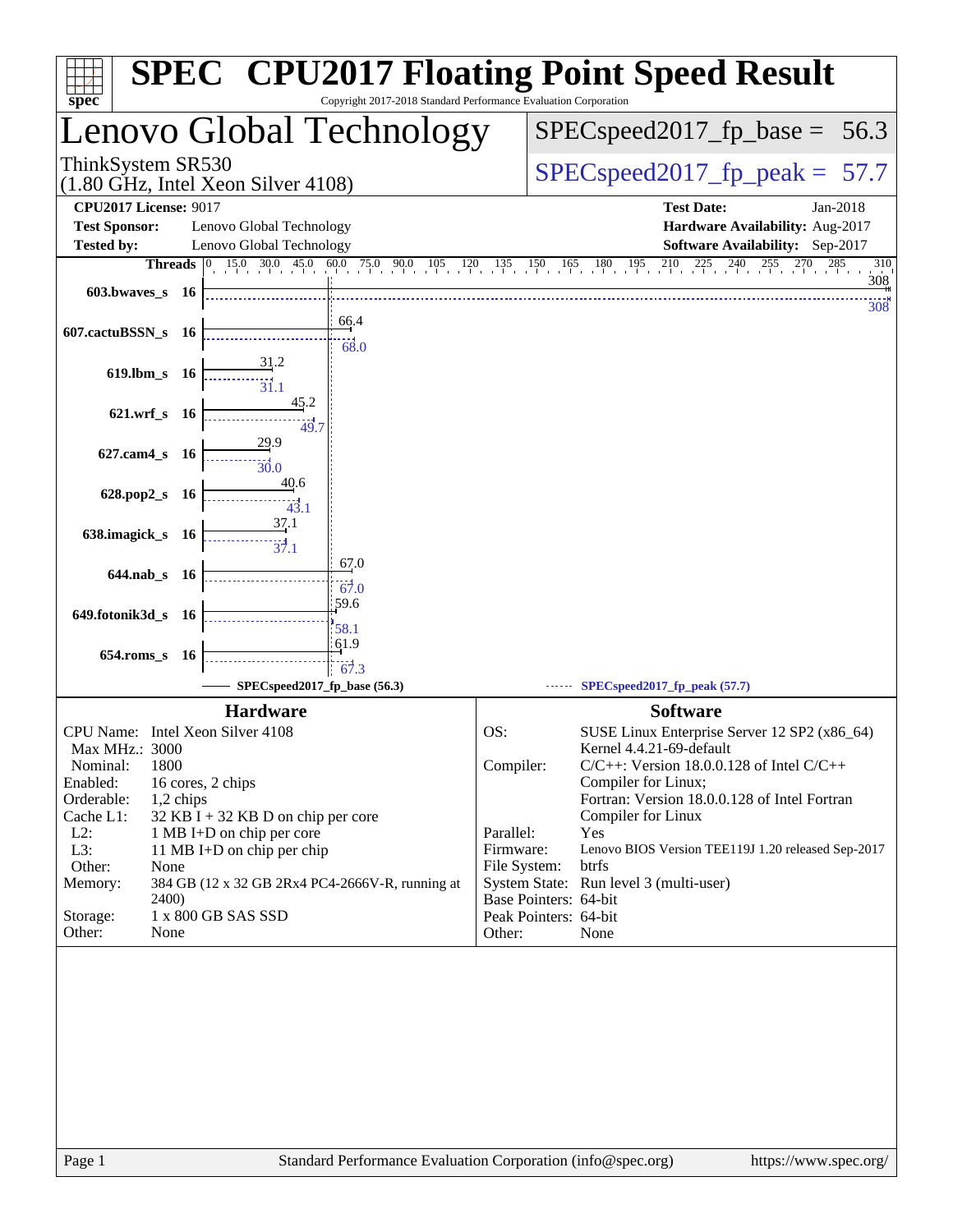

### Lenovo Global Technology

(1.80 GHz, Intel Xeon Silver 4108)

ThinkSystem SR530  $SPEC speed2017$  fp\_peak = 57.7

 $SPECspeed2017_fp\_base = 56.3$ 

**[Test Sponsor:](http://www.spec.org/auto/cpu2017/Docs/result-fields.html#TestSponsor)** Lenovo Global Technology **[Hardware Availability:](http://www.spec.org/auto/cpu2017/Docs/result-fields.html#HardwareAvailability)** Aug-2017 **[Tested by:](http://www.spec.org/auto/cpu2017/Docs/result-fields.html#Testedby)** Lenovo Global Technology **[Software Availability:](http://www.spec.org/auto/cpu2017/Docs/result-fields.html#SoftwareAvailability)** Sep-2017

**[CPU2017 License:](http://www.spec.org/auto/cpu2017/Docs/result-fields.html#CPU2017License)** 9017 **[Test Date:](http://www.spec.org/auto/cpu2017/Docs/result-fields.html#TestDate)** Jan-2018

#### **[Results Table](http://www.spec.org/auto/cpu2017/Docs/result-fields.html#ResultsTable)**

|                           | <b>Base</b>    |                |       |                |       |                | <b>Peak</b> |                |                |              |                |              |                |              |
|---------------------------|----------------|----------------|-------|----------------|-------|----------------|-------------|----------------|----------------|--------------|----------------|--------------|----------------|--------------|
| <b>Benchmark</b>          | <b>Threads</b> | <b>Seconds</b> | Ratio | <b>Seconds</b> | Ratio | <b>Seconds</b> | Ratio       | <b>Threads</b> | <b>Seconds</b> | <b>Ratio</b> | <b>Seconds</b> | <b>Ratio</b> | <b>Seconds</b> | <b>Ratio</b> |
| 603.bwaves_s              | 16             | 191            | 309   | 192            | 308   | 192            | 307         | 16             | 191            | 309          | 192            | 308          | 192            | <b>308</b>   |
| 607.cactuBSSN s           | 16             | 250            | 66.7  | 251            | 66.4  | 252            | 66.3        | 16             | 245            | 68.0         | 245            | 68.0         | 245            | 68.0         |
| $619.1$ bm s              | 16             | 168            | 31.2  | 168            | 31.2  | 168            | 31.2        | 16             | 168            | 31.1         | 169            | 31.0         | 168            | 31.1         |
| $621$ .wrf s              | 16             | 293            | 45.2  | 293            | 45.2  | 293            | 45.2        | 16             | 267            | 49.6         | 265            | 49.9         | 266            | 49.7         |
| $627$ .cam $4$ s          | 16             | 296            | 30.0  | 296            | 29.9  | 296            | 29.9        | 16             | 295            | 30.0         | 296            | 29.9         | 296            | <b>30.0</b>  |
| $628.pop2_s$              | 16             | 292            | 40.7  | 292            | 40.6  | 292            | 40.6        | 16             | 276            | 43.0         | 276            | 43.1         | 275            | 43.2         |
| 638.imagick_s             | 16             | 388            | 37.2  | 389            | 37.1  | 388            | 37.1        | 16             | 388            | 37.1         | 388            | 37.2         | 388            | 37.1         |
| $644$ .nab s              | 16             | 261            | 67.0  | 261            | 66.9  | 261            | 67.0        | 16             | 261            | 67.0         | 261            | 67.0         | 261            | 67.0         |
| 649.fotonik3d s           | 16             | 153            | 59.6  | 153            | 59.6  | 153            | 59.7        | 16             | 156            | 58.4         | 157            | 58.1         | 157            | 58.1         |
| $654$ .roms s             | 16             | 254            | 61.9  | 254            | 62.0  | 255            | 61.7        | 16             | 234            | 67.4         | 234            | 67.3         | 234            | 67.2         |
| $SPECspeed2017$ fp base = |                |                | 56.3  |                |       |                |             |                |                |              |                |              |                |              |

**[SPECspeed2017\\_fp\\_peak =](http://www.spec.org/auto/cpu2017/Docs/result-fields.html#SPECspeed2017fppeak) 57.7**

Results appear in the [order in which they were run.](http://www.spec.org/auto/cpu2017/Docs/result-fields.html#RunOrder) Bold underlined text [indicates a median measurement](http://www.spec.org/auto/cpu2017/Docs/result-fields.html#Median).

#### **[Operating System Notes](http://www.spec.org/auto/cpu2017/Docs/result-fields.html#OperatingSystemNotes)**

Stack size set to unlimited using "ulimit -s unlimited"

#### **[General Notes](http://www.spec.org/auto/cpu2017/Docs/result-fields.html#GeneralNotes)**

Environment variables set by runcpu before the start of the run: LD\_LIBRARY\_PATH = "/home/cpu2017.1.0.2.ic18.0/lib/ia32:/home/cpu2017.1.0.2.ic18.0/lib/intel64" LD\_LIBRARY\_PATH = "\$LD\_LIBRARY\_PATH:/home/cpu2017.1.0.2.ic18.0/je5.0.1-32:/home/cpu2017.1.0.2.ic18.0/je5.0.1-64" OMP\_STACKSIZE = "192M"

 Binaries compiled on a system with 1x Intel Core i7-4790 CPU + 32GB RAM memory using Redhat Enterprise Linux 7.4 Transparent Huge Pages enabled by default Prior to runcpu invocation Filesystem page cache synced and cleared with: sync; echo 3> /proc/sys/vm/drop\_caches No: The test sponsor attests, as of date of publication, that CVE-2017-5754 (Meltdown) is mitigated in the system as tested and documented. No: The test sponsor attests, as of date of publication, that CVE-2017-5753 (Spectre variant 1) is mitigated in the system as tested and documented. No: The test sponsor attests, as of date of publication, that CVE-2017-5715 (Spectre variant 2) is mitigated in the system as tested and documented.

This benchmark result is intended to provide perspective on past performance using the historical hardware and/or software described on this result page.

The system as described on this result page was formerly

Page 2 Standard Performance Evaluation Corporation [\(info@spec.org\)](mailto:info@spec.org) <https://www.spec.org/> **(Continued on next page)**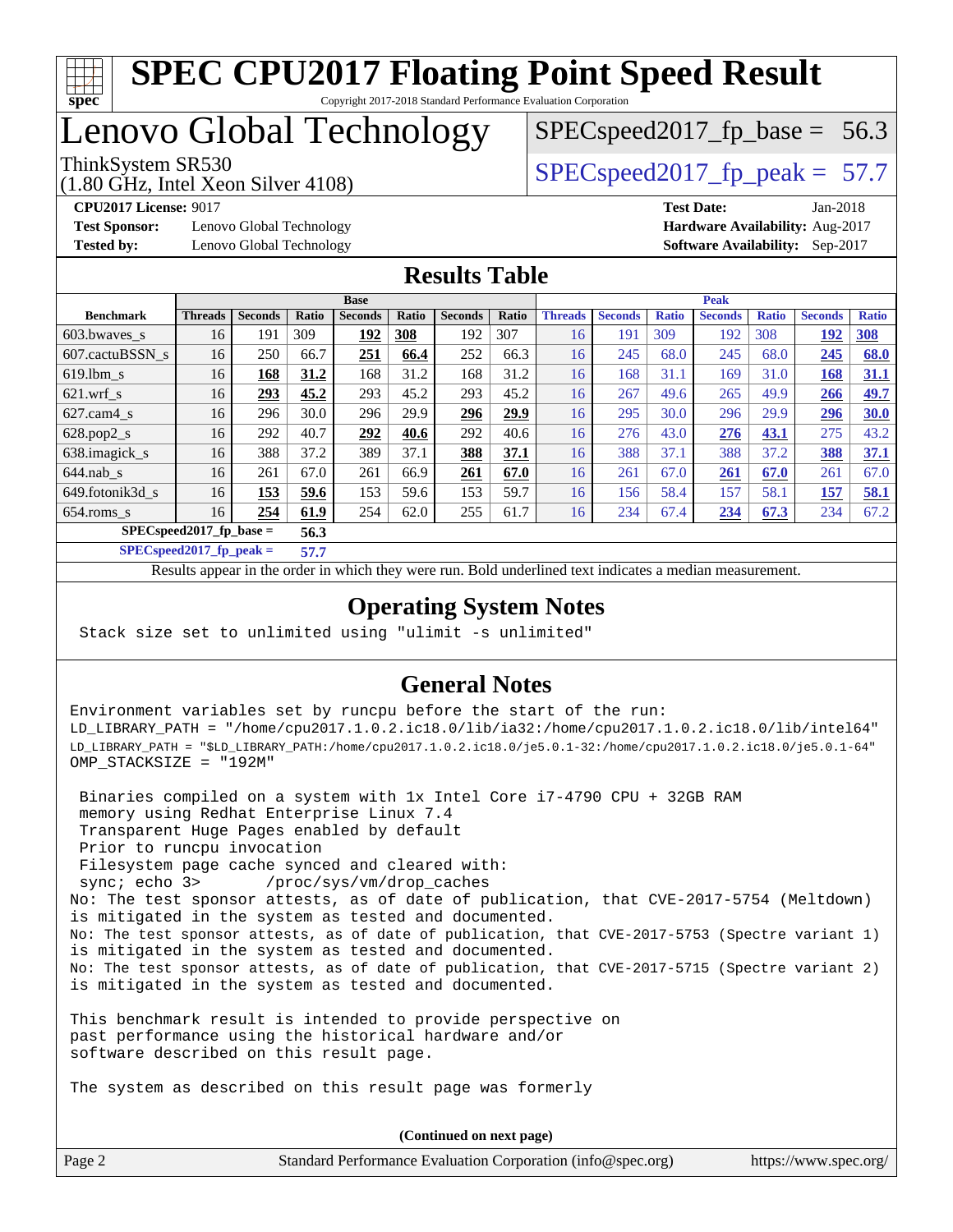

Lenovo Global Technology

ThinkSystem SR530  $SPIz$  Intel Year Silver 4108)  $SPEC speed2017$  fp\_peak = 57.7

 $SPECspeed2017_fp\_base = 56.3$ 

(1.80 GHz, Intel Xeon Silver 4108)

**[Test Sponsor:](http://www.spec.org/auto/cpu2017/Docs/result-fields.html#TestSponsor)** Lenovo Global Technology **[Hardware Availability:](http://www.spec.org/auto/cpu2017/Docs/result-fields.html#HardwareAvailability)** Aug-2017 **[Tested by:](http://www.spec.org/auto/cpu2017/Docs/result-fields.html#Testedby)** Lenovo Global Technology **[Software Availability:](http://www.spec.org/auto/cpu2017/Docs/result-fields.html#SoftwareAvailability)** Sep-2017

**[CPU2017 License:](http://www.spec.org/auto/cpu2017/Docs/result-fields.html#CPU2017License)** 9017 **[Test Date:](http://www.spec.org/auto/cpu2017/Docs/result-fields.html#TestDate)** Jan-2018

#### **[General Notes \(Continued\)](http://www.spec.org/auto/cpu2017/Docs/result-fields.html#GeneralNotes)**

generally available. At the time of this publication, it may not be shipping, and/or may not be supported, and/or may fail to meet other tests of General Availability described in the SPEC OSG Policy document, <http://www.spec.org/osg/policy.html>

This measured result may not be representative of the result that would be measured were this benchmark run with hardware and software available as of the publication date.

#### **[Platform Notes](http://www.spec.org/auto/cpu2017/Docs/result-fields.html#PlatformNotes)**

Page 3 Standard Performance Evaluation Corporation [\(info@spec.org\)](mailto:info@spec.org) <https://www.spec.org/> BIOS configuration: Choose Operating Mode set to Maximum Performance Hyper-Threading set to Disable MONITORMWAIT set to Enable Adjacent Cache Prefetch set to Disable XPT Prefetcher set to Enable Stale AtoS set to Enable Sysinfo program /home/cpu2017.1.0.2.ic18.0/bin/sysinfo Rev: r5797 of 2017-06-14 96c45e4568ad54c135fd618bcc091c0f running on linux-ickx Fri Jan 5 15:09:03 2018 SUT (System Under Test) info as seen by some common utilities. For more information on this section, see <https://www.spec.org/cpu2017/Docs/config.html#sysinfo> From /proc/cpuinfo model name : Intel(R) Xeon(R) Silver 4108 CPU @ 1.80GHz 2 "physical id"s (chips) 16 "processors" cores, siblings (Caution: counting these is hw and system dependent. The following excerpts from /proc/cpuinfo might not be reliable. Use with caution.) cpu cores : 8 siblings : 8 physical 0: cores 0 1 2 3 4 5 6 7 physical 1: cores 0 1 2 3 4 5 6 7 From lscpu: Architecture: x86\_64<br>
CPU op-mode(s): 32-bit, 64-bit CPU op-mode $(s):$ Byte Order: Little Endian CPU(s): 16 On-line CPU(s) list: 0-15 Thread(s) per core: 1 Core(s) per socket: 8 Socket(s): 2 **(Continued on next page)**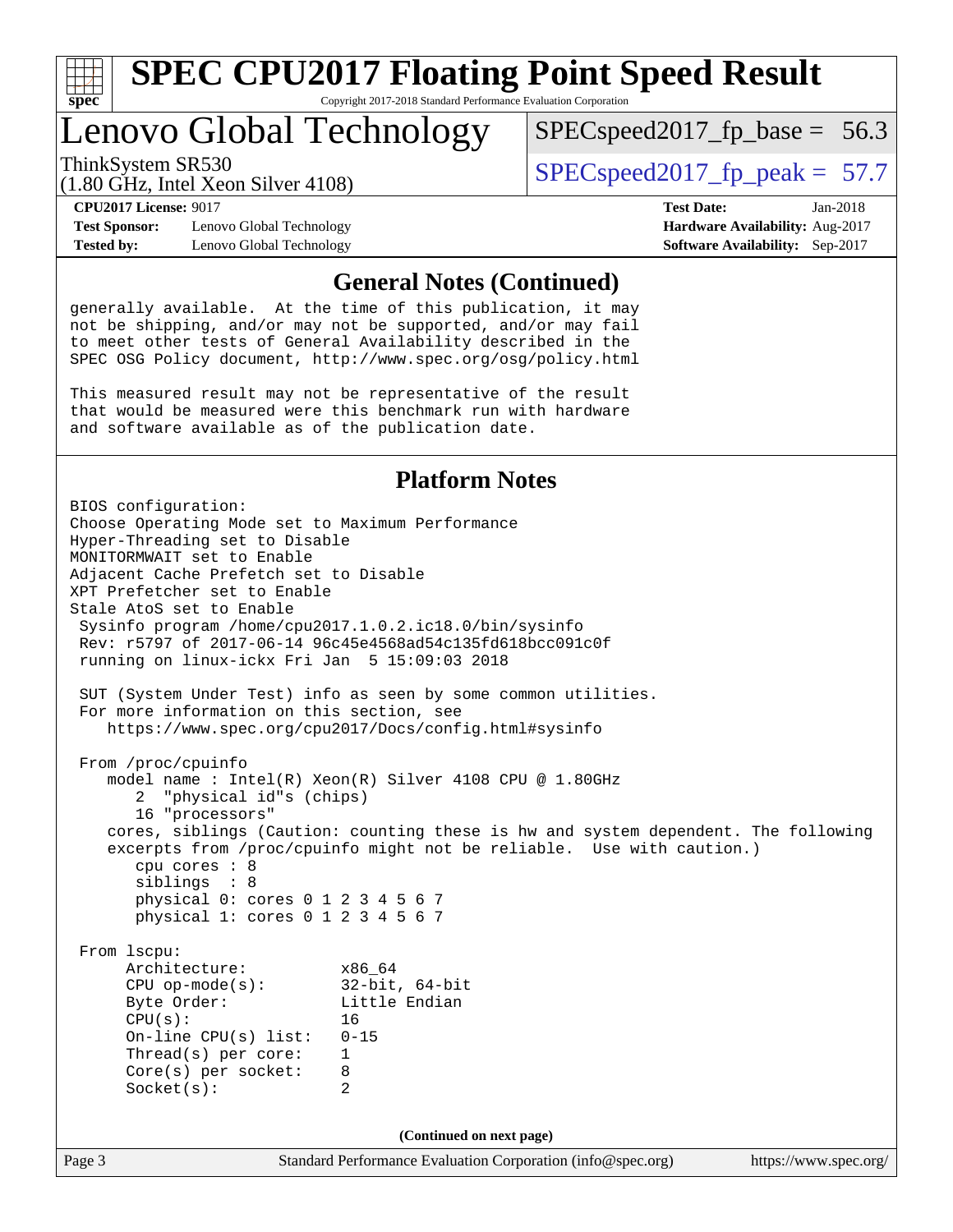

# **[SPEC CPU2017 Floating Point Speed Result](http://www.spec.org/auto/cpu2017/Docs/result-fields.html#SPECCPU2017FloatingPointSpeedResult)**

Copyright 2017-2018 Standard Performance Evaluation Corporation

### Lenovo Global Technology

[SPECspeed2017\\_fp\\_base =](http://www.spec.org/auto/cpu2017/Docs/result-fields.html#SPECspeed2017fpbase) 56.3

(1.80 GHz, Intel Xeon Silver 4108)

ThinkSystem SR530<br>(1.80 GHz, Intel Xeon Silver 4108) [SPECspeed2017\\_fp\\_peak =](http://www.spec.org/auto/cpu2017/Docs/result-fields.html#SPECspeed2017fppeak) 57.7

**[CPU2017 License:](http://www.spec.org/auto/cpu2017/Docs/result-fields.html#CPU2017License)** 9017 **[Test Date:](http://www.spec.org/auto/cpu2017/Docs/result-fields.html#TestDate)** Jan-2018

**[Test Sponsor:](http://www.spec.org/auto/cpu2017/Docs/result-fields.html#TestSponsor)** Lenovo Global Technology **[Hardware Availability:](http://www.spec.org/auto/cpu2017/Docs/result-fields.html#HardwareAvailability)** Aug-2017 **[Tested by:](http://www.spec.org/auto/cpu2017/Docs/result-fields.html#Testedby)** Lenovo Global Technology **[Software Availability:](http://www.spec.org/auto/cpu2017/Docs/result-fields.html#SoftwareAvailability)** Sep-2017

#### **[Platform Notes \(Continued\)](http://www.spec.org/auto/cpu2017/Docs/result-fields.html#PlatformNotes)**

| NUMA $node(s)$ :                                                                                                                                                                                                                                                                                                             | 2                                                                                                                                                                                                                                                                                                                                                                                                                                                                                                                                                                                                                                                                                        |
|------------------------------------------------------------------------------------------------------------------------------------------------------------------------------------------------------------------------------------------------------------------------------------------------------------------------------|------------------------------------------------------------------------------------------------------------------------------------------------------------------------------------------------------------------------------------------------------------------------------------------------------------------------------------------------------------------------------------------------------------------------------------------------------------------------------------------------------------------------------------------------------------------------------------------------------------------------------------------------------------------------------------------|
| Vendor ID:                                                                                                                                                                                                                                                                                                                   | GenuineIntel                                                                                                                                                                                                                                                                                                                                                                                                                                                                                                                                                                                                                                                                             |
| CPU family:                                                                                                                                                                                                                                                                                                                  | 6                                                                                                                                                                                                                                                                                                                                                                                                                                                                                                                                                                                                                                                                                        |
| Model:                                                                                                                                                                                                                                                                                                                       | 85                                                                                                                                                                                                                                                                                                                                                                                                                                                                                                                                                                                                                                                                                       |
| Model name:                                                                                                                                                                                                                                                                                                                  | Intel(R) Xeon(R) Silver 4108 CPU @ 1.80GHz                                                                                                                                                                                                                                                                                                                                                                                                                                                                                                                                                                                                                                               |
| Stepping:                                                                                                                                                                                                                                                                                                                    | 4                                                                                                                                                                                                                                                                                                                                                                                                                                                                                                                                                                                                                                                                                        |
| CPU MHz:                                                                                                                                                                                                                                                                                                                     | 1795.781                                                                                                                                                                                                                                                                                                                                                                                                                                                                                                                                                                                                                                                                                 |
| BogoMIPS:                                                                                                                                                                                                                                                                                                                    | 3591.56                                                                                                                                                                                                                                                                                                                                                                                                                                                                                                                                                                                                                                                                                  |
| Virtualization:                                                                                                                                                                                                                                                                                                              | $VT - x$                                                                                                                                                                                                                                                                                                                                                                                                                                                                                                                                                                                                                                                                                 |
| Lld cache:                                                                                                                                                                                                                                                                                                                   | 32K                                                                                                                                                                                                                                                                                                                                                                                                                                                                                                                                                                                                                                                                                      |
| Lli cache:                                                                                                                                                                                                                                                                                                                   | 32K                                                                                                                                                                                                                                                                                                                                                                                                                                                                                                                                                                                                                                                                                      |
| L2 cache:                                                                                                                                                                                                                                                                                                                    | 1024K                                                                                                                                                                                                                                                                                                                                                                                                                                                                                                                                                                                                                                                                                    |
| L3 cache:                                                                                                                                                                                                                                                                                                                    | 11264K                                                                                                                                                                                                                                                                                                                                                                                                                                                                                                                                                                                                                                                                                   |
| NUMA $node0$ $CPU(s)$ :                                                                                                                                                                                                                                                                                                      | $0 - 7$                                                                                                                                                                                                                                                                                                                                                                                                                                                                                                                                                                                                                                                                                  |
| NUMA nodel CPU(s):                                                                                                                                                                                                                                                                                                           | $8 - 15$                                                                                                                                                                                                                                                                                                                                                                                                                                                                                                                                                                                                                                                                                 |
| Flags:                                                                                                                                                                                                                                                                                                                       | fpu vme de pse tsc msr pae mce cx8 apic sep mtrr pge mca cmov                                                                                                                                                                                                                                                                                                                                                                                                                                                                                                                                                                                                                            |
|                                                                                                                                                                                                                                                                                                                              | pat pse36 clflush dts acpi mmx fxsr sse sse2 ss ht tm pbe syscall nx pdpelgb rdtscp<br>lm constant_tsc art arch_perfmon pebs bts rep_good nopl xtopology nonstop_tsc<br>aperfmperf eagerfpu pni pclmulqdq dtes64 monitor ds_cpl vmx smx est tm2 ssse3 sdbg<br>fma cx16 xtpr pdcm pcid dca sse4_1 sse4_2 x2apic movbe popcnt tsc_deadline_timer aes<br>xsave avx f16c rdrand lahf_lm abm 3dnowprefetch ida arat epb pln pts dtherm intel_pt<br>tpr_shadow vnmi flexpriority ept vpid fsgsbase tsc_adjust bmil hle avx2 smep bmi2<br>erms invpcid rtm cqm mpx avx512f avx512dq rdseed adx smap clflushopt clwb avx512cd<br>avx512bw avx512vl xsaveopt xsavec xgetbvl cqm_llc cqm_occup_llc |
| /proc/cpuinfo cache data<br>cache size : 11264 KB                                                                                                                                                                                                                                                                            |                                                                                                                                                                                                                                                                                                                                                                                                                                                                                                                                                                                                                                                                                          |
| physical chip.<br>$available: 2 nodes (0-1)$<br>node 0 cpus: 0 1 2 3 4 5 6 7<br>node 0 size: 193101 MB<br>node 0 free: 190705 MB<br>node 1 cpus: 8 9 10 11 12 13 14 15<br>node 1 size: 193504 MB<br>node 1 free: 190117 MB<br>node distances:<br>node<br>$\overline{0}$<br>$\mathbf{1}$<br>10<br>21<br>0 :<br>1:<br>21<br>10 | From numactl --hardware WARNING: a numactl 'node' might or might not correspond to a                                                                                                                                                                                                                                                                                                                                                                                                                                                                                                                                                                                                     |
| From /proc/meminfo<br>MemTotal:<br>395884080 kB<br>HugePages_Total:<br>Hugepagesize:                                                                                                                                                                                                                                         | 0<br>2048 kB                                                                                                                                                                                                                                                                                                                                                                                                                                                                                                                                                                                                                                                                             |
|                                                                                                                                                                                                                                                                                                                              | (Continued on next page)                                                                                                                                                                                                                                                                                                                                                                                                                                                                                                                                                                                                                                                                 |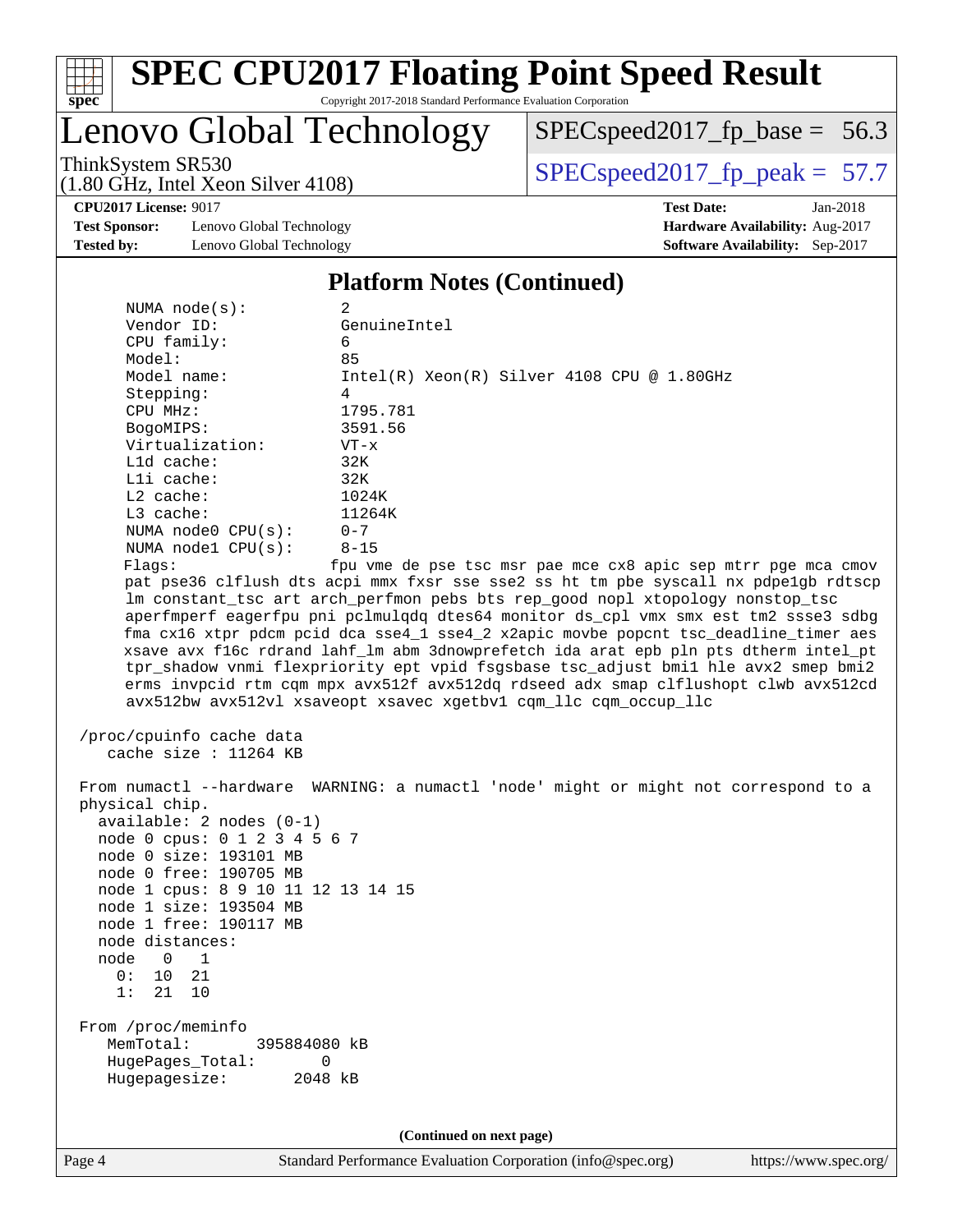

Lenovo Global Technology

 $SPECspeed2017_fp\_base = 56.3$ 

(1.80 GHz, Intel Xeon Silver 4108)

ThinkSystem SR530<br>(1.90 CHz, Intel Yogn Silver 4108) [SPECspeed2017\\_fp\\_peak =](http://www.spec.org/auto/cpu2017/Docs/result-fields.html#SPECspeed2017fppeak) 57.7

**[Test Sponsor:](http://www.spec.org/auto/cpu2017/Docs/result-fields.html#TestSponsor)** Lenovo Global Technology **[Hardware Availability:](http://www.spec.org/auto/cpu2017/Docs/result-fields.html#HardwareAvailability)** Aug-2017 **[Tested by:](http://www.spec.org/auto/cpu2017/Docs/result-fields.html#Testedby)** Lenovo Global Technology **[Software Availability:](http://www.spec.org/auto/cpu2017/Docs/result-fields.html#SoftwareAvailability)** Sep-2017

**[CPU2017 License:](http://www.spec.org/auto/cpu2017/Docs/result-fields.html#CPU2017License)** 9017 **[Test Date:](http://www.spec.org/auto/cpu2017/Docs/result-fields.html#TestDate)** Jan-2018

#### **[Platform Notes \(Continued\)](http://www.spec.org/auto/cpu2017/Docs/result-fields.html#PlatformNotes)**

Page 5 Standard Performance Evaluation Corporation [\(info@spec.org\)](mailto:info@spec.org) <https://www.spec.org/> From /etc/\*release\* /etc/\*version\* SuSE-release: SUSE Linux Enterprise Server 12 (x86\_64) VERSION = 12 PATCHLEVEL = 2 # This file is deprecated and will be removed in a future service pack or release. # Please check /etc/os-release for details about this release. os-release: NAME="SLES" VERSION="12-SP2" VERSION\_ID="12.2" PRETTY NAME="SUSE Linux Enterprise Server 12 SP2" ID="sles" ANSI\_COLOR="0;32" CPE\_NAME="cpe:/o:suse:sles:12:sp2" uname -a: Linux linux-ickx 4.4.21-69-default #1 SMP Tue Oct 25 10:58:20 UTC 2016 (9464f67) x86\_64 x86\_64 x86\_64 GNU/Linux run-level 3 Jan 4 18:53 SPEC is set to: /home/cpu2017.1.0.2.ic18.0 Filesystem Type Size Used Avail Use% Mounted on /dev/sda2 btrfs 744G 235G 509G 32% /home Additional information from dmidecode follows. WARNING: Use caution when you interpret this section. The 'dmidecode' program reads system data which is "intended to allow hardware to be accurately determined", but the intent may not be met, as there are frequent changes to hardware, firmware, and the "DMTF SMBIOS" standard. BIOS Lenovo -[TEE119J-1.20]- 09/06/2017 Memory: 12x Hynix HMA84GR7AFR4N-VK 32 GB 2 rank 2666, configured at 2400 (End of data from sysinfo program) **[Compiler Version Notes](http://www.spec.org/auto/cpu2017/Docs/result-fields.html#CompilerVersionNotes)** ============================================================================== CC 619.lbm\_s(base) 638.imagick\_s(base, peak) 644.nab\_s(base, peak) ----------------------------------------------------------------------------- icc (ICC) 18.0.0 20170811 Copyright (C) 1985-2017 Intel Corporation. All rights reserved. ------------------------------------------------------------------------------ ============================================================================== **(Continued on next page)**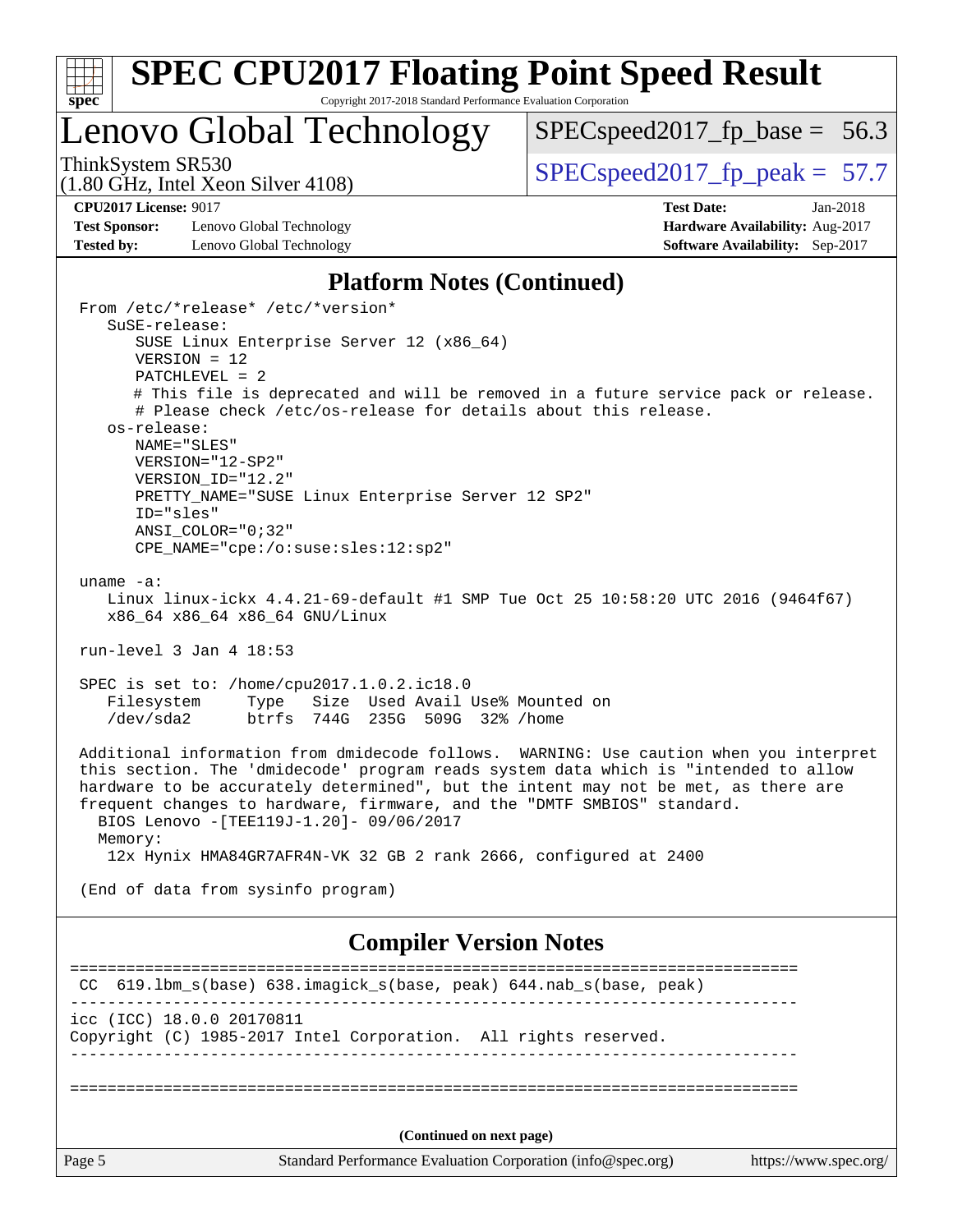| ÷<br>c<br>ı |  |  |  |  |  |  |
|-------------|--|--|--|--|--|--|

# **[SPEC CPU2017 Floating Point Speed Result](http://www.spec.org/auto/cpu2017/Docs/result-fields.html#SPECCPU2017FloatingPointSpeedResult)**

Copyright 2017-2018 Standard Performance Evaluation Corporation

Lenovo Global Technology

[SPECspeed2017\\_fp\\_base =](http://www.spec.org/auto/cpu2017/Docs/result-fields.html#SPECspeed2017fpbase) 56.3

(1.80 GHz, Intel Xeon Silver 4108)

ThinkSystem SR530<br>(1.80 GHz, Intel Xeon Silver 4108) [SPECspeed2017\\_fp\\_peak =](http://www.spec.org/auto/cpu2017/Docs/result-fields.html#SPECspeed2017fppeak) 57.7

**[Test Sponsor:](http://www.spec.org/auto/cpu2017/Docs/result-fields.html#TestSponsor)** Lenovo Global Technology **[Hardware Availability:](http://www.spec.org/auto/cpu2017/Docs/result-fields.html#HardwareAvailability)** Aug-2017 **[Tested by:](http://www.spec.org/auto/cpu2017/Docs/result-fields.html#Testedby)** Lenovo Global Technology **[Software Availability:](http://www.spec.org/auto/cpu2017/Docs/result-fields.html#SoftwareAvailability)** Sep-2017

**[CPU2017 License:](http://www.spec.org/auto/cpu2017/Docs/result-fields.html#CPU2017License)** 9017 **[Test Date:](http://www.spec.org/auto/cpu2017/Docs/result-fields.html#TestDate)** Jan-2018

#### **[Compiler Version Notes \(Continued\)](http://www.spec.org/auto/cpu2017/Docs/result-fields.html#CompilerVersionNotes)**

| CC     | $619.1$ bm_s(peak)                                      |                                                                                                               |  |                      |                       |
|--------|---------------------------------------------------------|---------------------------------------------------------------------------------------------------------------|--|----------------------|-----------------------|
|        | icc (ICC) 18.0.0 20170811                               | Copyright (C) 1985-2017 Intel Corporation. All rights reserved.                                               |  |                      |                       |
| FC.    | 607.cactuBSSN s(base)                                   |                                                                                                               |  |                      |                       |
|        | icpc (ICC) 18.0.0 20170811<br>icc (ICC) 18.0.0 20170811 | Copyright (C) 1985-2017 Intel Corporation. All rights reserved.                                               |  |                      |                       |
|        | ifort (IFORT) 18.0.0 20170811                           | Copyright (C) 1985-2017 Intel Corporation.<br>Copyright (C) 1985-2017 Intel Corporation. All rights reserved. |  | All rights reserved. |                       |
|        |                                                         |                                                                                                               |  |                      |                       |
| FC     | 607.cactuBSSN_s(peak)                                   |                                                                                                               |  |                      |                       |
|        | icpc (ICC) 18.0.0 20170811<br>icc (ICC) 18.0.0 20170811 | Copyright (C) 1985-2017 Intel Corporation. All rights reserved.                                               |  |                      |                       |
|        | ifort (IFORT) 18.0.0 20170811                           | Copyright (C) 1985-2017 Intel Corporation.<br>Copyright (C) 1985-2017 Intel Corporation. All rights reserved. |  | All rights reserved. |                       |
|        |                                                         | FC 603.bwaves_s(base) 649.fotonik3d_s(base) 654.roms_s(base)                                                  |  |                      |                       |
|        | ifort (IFORT) 18.0.0 20170811                           | Copyright (C) 1985-2017 Intel Corporation. All rights reserved.                                               |  |                      |                       |
| FC     |                                                         | 603.bwaves_s(peak) 649.fotonik3d_s(peak) 654.roms_s(peak)                                                     |  |                      |                       |
|        | ifort (IFORT) 18.0.0 20170811                           | Copyright (C) 1985-2017 Intel Corporation. All rights reserved.                                               |  |                      |                       |
| CC.    |                                                         | 621.wrf_s(base) 627.cam4_s(base, peak) 628.pop2_s(base)                                                       |  |                      |                       |
|        | ifort (IFORT) 18.0.0 20170811                           | Copyright (C) 1985-2017 Intel Corporation. All rights reserved.                                               |  |                      |                       |
|        |                                                         | (Continued on next page)                                                                                      |  |                      |                       |
| Page 6 |                                                         | Standard Performance Evaluation Corporation (info@spec.org)                                                   |  |                      | https://www.spec.org/ |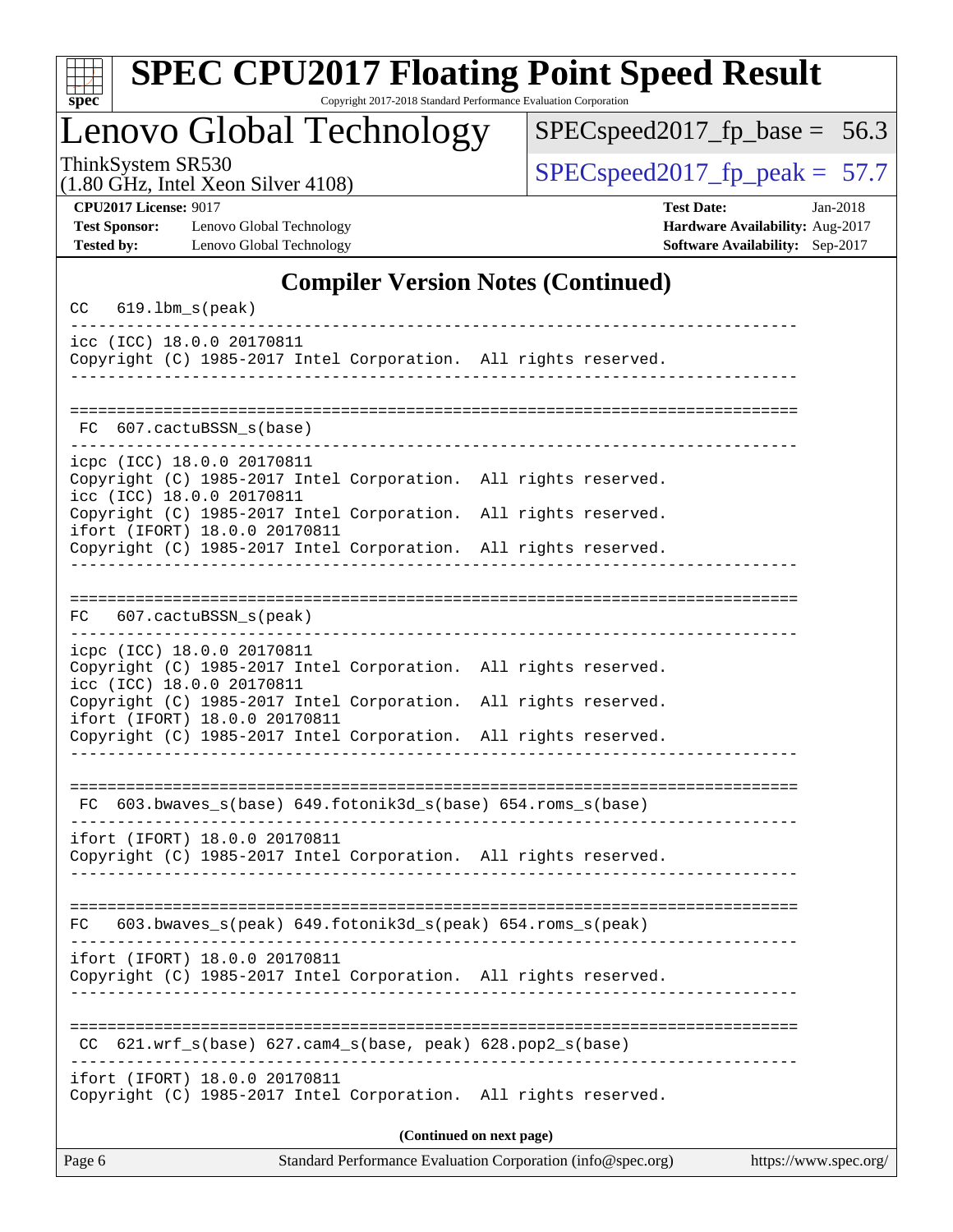| ч<br>e<br>ı.<br>c |  |  |  |  |  |  |
|-------------------|--|--|--|--|--|--|

# Lenovo Global Technology

 $SPECspeed2017_fp\_base = 56.3$ 

(1.80 GHz, Intel Xeon Silver 4108)

ThinkSystem SR530<br>(1.80 GHz, Intel Yean Silver 4108) [SPECspeed2017\\_fp\\_peak =](http://www.spec.org/auto/cpu2017/Docs/result-fields.html#SPECspeed2017fppeak) 57.7

**[Test Sponsor:](http://www.spec.org/auto/cpu2017/Docs/result-fields.html#TestSponsor)** Lenovo Global Technology **[Hardware Availability:](http://www.spec.org/auto/cpu2017/Docs/result-fields.html#HardwareAvailability)** Aug-2017 **[Tested by:](http://www.spec.org/auto/cpu2017/Docs/result-fields.html#Testedby)** Lenovo Global Technology **[Software Availability:](http://www.spec.org/auto/cpu2017/Docs/result-fields.html#SoftwareAvailability)** Sep-2017

**[CPU2017 License:](http://www.spec.org/auto/cpu2017/Docs/result-fields.html#CPU2017License)** 9017 **[Test Date:](http://www.spec.org/auto/cpu2017/Docs/result-fields.html#TestDate)** Jan-2018

### **[Compiler Version Notes \(Continued\)](http://www.spec.org/auto/cpu2017/Docs/result-fields.html#CompilerVersionNotes)**

| icc (ICC) 18.0.0 20170811<br>Copyright (C) 1985-2017 Intel Corporation. All rights reserved. |  |
|----------------------------------------------------------------------------------------------|--|
|                                                                                              |  |
| $CC$ 621.wrf $s(\text{peak})$ 628.pop2 $s(\text{peak})$                                      |  |
| ifort (IFORT) 18.0.0 20170811                                                                |  |
| Copyright (C) 1985-2017 Intel Corporation. All rights reserved.<br>icc (ICC) 18.0.0 20170811 |  |
| Copyright (C) 1985-2017 Intel Corporation. All rights reserved.                              |  |

### **[Base Compiler Invocation](http://www.spec.org/auto/cpu2017/Docs/result-fields.html#BaseCompilerInvocation)**

[C benchmarks](http://www.spec.org/auto/cpu2017/Docs/result-fields.html#Cbenchmarks): [icc](http://www.spec.org/cpu2017/results/res2018q1/cpu2017-20180108-02587.flags.html#user_CCbase_intel_icc_18.0_66fc1ee009f7361af1fbd72ca7dcefbb700085f36577c54f309893dd4ec40d12360134090235512931783d35fd58c0460139e722d5067c5574d8eaf2b3e37e92)

[Fortran benchmarks](http://www.spec.org/auto/cpu2017/Docs/result-fields.html#Fortranbenchmarks): [ifort](http://www.spec.org/cpu2017/results/res2018q1/cpu2017-20180108-02587.flags.html#user_FCbase_intel_ifort_18.0_8111460550e3ca792625aed983ce982f94888b8b503583aa7ba2b8303487b4d8a21a13e7191a45c5fd58ff318f48f9492884d4413fa793fd88dd292cad7027ca)

[Benchmarks using both Fortran and C](http://www.spec.org/auto/cpu2017/Docs/result-fields.html#BenchmarksusingbothFortranandC): [ifort](http://www.spec.org/cpu2017/results/res2018q1/cpu2017-20180108-02587.flags.html#user_CC_FCbase_intel_ifort_18.0_8111460550e3ca792625aed983ce982f94888b8b503583aa7ba2b8303487b4d8a21a13e7191a45c5fd58ff318f48f9492884d4413fa793fd88dd292cad7027ca) [icc](http://www.spec.org/cpu2017/results/res2018q1/cpu2017-20180108-02587.flags.html#user_CC_FCbase_intel_icc_18.0_66fc1ee009f7361af1fbd72ca7dcefbb700085f36577c54f309893dd4ec40d12360134090235512931783d35fd58c0460139e722d5067c5574d8eaf2b3e37e92)

[Benchmarks using Fortran, C, and C++:](http://www.spec.org/auto/cpu2017/Docs/result-fields.html#BenchmarksusingFortranCandCXX) [icpc](http://www.spec.org/cpu2017/results/res2018q1/cpu2017-20180108-02587.flags.html#user_CC_CXX_FCbase_intel_icpc_18.0_c510b6838c7f56d33e37e94d029a35b4a7bccf4766a728ee175e80a419847e808290a9b78be685c44ab727ea267ec2f070ec5dc83b407c0218cded6866a35d07) [icc](http://www.spec.org/cpu2017/results/res2018q1/cpu2017-20180108-02587.flags.html#user_CC_CXX_FCbase_intel_icc_18.0_66fc1ee009f7361af1fbd72ca7dcefbb700085f36577c54f309893dd4ec40d12360134090235512931783d35fd58c0460139e722d5067c5574d8eaf2b3e37e92) [ifort](http://www.spec.org/cpu2017/results/res2018q1/cpu2017-20180108-02587.flags.html#user_CC_CXX_FCbase_intel_ifort_18.0_8111460550e3ca792625aed983ce982f94888b8b503583aa7ba2b8303487b4d8a21a13e7191a45c5fd58ff318f48f9492884d4413fa793fd88dd292cad7027ca)

### **[Base Portability Flags](http://www.spec.org/auto/cpu2017/Docs/result-fields.html#BasePortabilityFlags)**

 603.bwaves\_s: [-DSPEC\\_LP64](http://www.spec.org/cpu2017/results/res2018q1/cpu2017-20180108-02587.flags.html#suite_basePORTABILITY603_bwaves_s_DSPEC_LP64) 607.cactuBSSN\_s: [-DSPEC\\_LP64](http://www.spec.org/cpu2017/results/res2018q1/cpu2017-20180108-02587.flags.html#suite_basePORTABILITY607_cactuBSSN_s_DSPEC_LP64) 619.lbm\_s: [-DSPEC\\_LP64](http://www.spec.org/cpu2017/results/res2018q1/cpu2017-20180108-02587.flags.html#suite_basePORTABILITY619_lbm_s_DSPEC_LP64) 621.wrf\_s: [-DSPEC\\_LP64](http://www.spec.org/cpu2017/results/res2018q1/cpu2017-20180108-02587.flags.html#suite_basePORTABILITY621_wrf_s_DSPEC_LP64) [-DSPEC\\_CASE\\_FLAG](http://www.spec.org/cpu2017/results/res2018q1/cpu2017-20180108-02587.flags.html#b621.wrf_s_baseCPORTABILITY_DSPEC_CASE_FLAG) [-convert big\\_endian](http://www.spec.org/cpu2017/results/res2018q1/cpu2017-20180108-02587.flags.html#user_baseFPORTABILITY621_wrf_s_convert_big_endian_c3194028bc08c63ac5d04de18c48ce6d347e4e562e8892b8bdbdc0214820426deb8554edfa529a3fb25a586e65a3d812c835984020483e7e73212c4d31a38223) 627.cam4\_s: [-DSPEC\\_LP64](http://www.spec.org/cpu2017/results/res2018q1/cpu2017-20180108-02587.flags.html#suite_basePORTABILITY627_cam4_s_DSPEC_LP64) [-DSPEC\\_CASE\\_FLAG](http://www.spec.org/cpu2017/results/res2018q1/cpu2017-20180108-02587.flags.html#b627.cam4_s_baseCPORTABILITY_DSPEC_CASE_FLAG) 628.pop2\_s: [-DSPEC\\_LP64](http://www.spec.org/cpu2017/results/res2018q1/cpu2017-20180108-02587.flags.html#suite_basePORTABILITY628_pop2_s_DSPEC_LP64) [-DSPEC\\_CASE\\_FLAG](http://www.spec.org/cpu2017/results/res2018q1/cpu2017-20180108-02587.flags.html#b628.pop2_s_baseCPORTABILITY_DSPEC_CASE_FLAG) [-convert big\\_endian](http://www.spec.org/cpu2017/results/res2018q1/cpu2017-20180108-02587.flags.html#user_baseFPORTABILITY628_pop2_s_convert_big_endian_c3194028bc08c63ac5d04de18c48ce6d347e4e562e8892b8bdbdc0214820426deb8554edfa529a3fb25a586e65a3d812c835984020483e7e73212c4d31a38223) [-assume byterecl](http://www.spec.org/cpu2017/results/res2018q1/cpu2017-20180108-02587.flags.html#user_baseFPORTABILITY628_pop2_s_assume_byterecl_7e47d18b9513cf18525430bbf0f2177aa9bf368bc7a059c09b2c06a34b53bd3447c950d3f8d6c70e3faf3a05c8557d66a5798b567902e8849adc142926523472) 638.imagick\_s: [-DSPEC\\_LP64](http://www.spec.org/cpu2017/results/res2018q1/cpu2017-20180108-02587.flags.html#suite_basePORTABILITY638_imagick_s_DSPEC_LP64) 644.nab\_s: [-DSPEC\\_LP64](http://www.spec.org/cpu2017/results/res2018q1/cpu2017-20180108-02587.flags.html#suite_basePORTABILITY644_nab_s_DSPEC_LP64) 649.fotonik3d\_s: [-DSPEC\\_LP64](http://www.spec.org/cpu2017/results/res2018q1/cpu2017-20180108-02587.flags.html#suite_basePORTABILITY649_fotonik3d_s_DSPEC_LP64) 654.roms\_s: [-DSPEC\\_LP64](http://www.spec.org/cpu2017/results/res2018q1/cpu2017-20180108-02587.flags.html#suite_basePORTABILITY654_roms_s_DSPEC_LP64)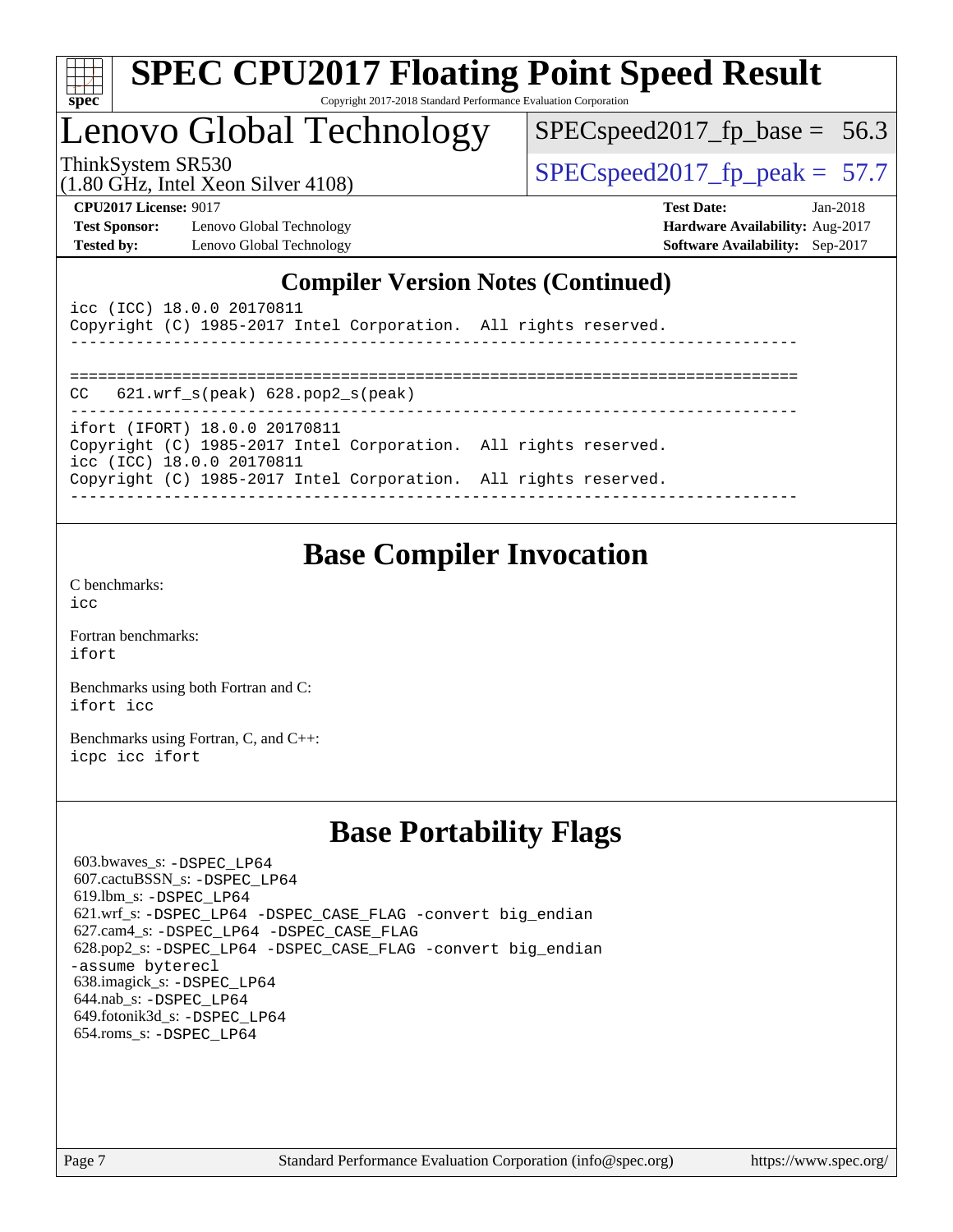

### Lenovo Global Technology

 $SPECspeed2017_fp\_base = 56.3$ 

(1.80 GHz, Intel Xeon Silver 4108)

ThinkSystem SR530<br>(1.80 GHz, Intel Year Silver 4108) [SPECspeed2017\\_fp\\_peak =](http://www.spec.org/auto/cpu2017/Docs/result-fields.html#SPECspeed2017fppeak) 57.7

**[Test Sponsor:](http://www.spec.org/auto/cpu2017/Docs/result-fields.html#TestSponsor)** Lenovo Global Technology **[Hardware Availability:](http://www.spec.org/auto/cpu2017/Docs/result-fields.html#HardwareAvailability)** Aug-2017 **[Tested by:](http://www.spec.org/auto/cpu2017/Docs/result-fields.html#Testedby)** Lenovo Global Technology **[Software Availability:](http://www.spec.org/auto/cpu2017/Docs/result-fields.html#SoftwareAvailability)** Sep-2017

**[CPU2017 License:](http://www.spec.org/auto/cpu2017/Docs/result-fields.html#CPU2017License)** 9017 **[Test Date:](http://www.spec.org/auto/cpu2017/Docs/result-fields.html#TestDate)** Jan-2018

### **[Base Optimization Flags](http://www.spec.org/auto/cpu2017/Docs/result-fields.html#BaseOptimizationFlags)**

[C benchmarks:](http://www.spec.org/auto/cpu2017/Docs/result-fields.html#Cbenchmarks)

[-xCORE-AVX2](http://www.spec.org/cpu2017/results/res2018q1/cpu2017-20180108-02587.flags.html#user_CCbase_f-xCORE-AVX2) [-ipo](http://www.spec.org/cpu2017/results/res2018q1/cpu2017-20180108-02587.flags.html#user_CCbase_f-ipo) [-O3](http://www.spec.org/cpu2017/results/res2018q1/cpu2017-20180108-02587.flags.html#user_CCbase_f-O3) [-no-prec-div](http://www.spec.org/cpu2017/results/res2018q1/cpu2017-20180108-02587.flags.html#user_CCbase_f-no-prec-div) [-qopt-prefetch](http://www.spec.org/cpu2017/results/res2018q1/cpu2017-20180108-02587.flags.html#user_CCbase_f-qopt-prefetch) [-ffinite-math-only](http://www.spec.org/cpu2017/results/res2018q1/cpu2017-20180108-02587.flags.html#user_CCbase_f_finite_math_only_cb91587bd2077682c4b38af759c288ed7c732db004271a9512da14a4f8007909a5f1427ecbf1a0fb78ff2a814402c6114ac565ca162485bbcae155b5e4258871) [-qopt-mem-layout-trans=3](http://www.spec.org/cpu2017/results/res2018q1/cpu2017-20180108-02587.flags.html#user_CCbase_f-qopt-mem-layout-trans_de80db37974c74b1f0e20d883f0b675c88c3b01e9d123adea9b28688d64333345fb62bc4a798493513fdb68f60282f9a726aa07f478b2f7113531aecce732043) [-qopenmp](http://www.spec.org/cpu2017/results/res2018q1/cpu2017-20180108-02587.flags.html#user_CCbase_qopenmp_16be0c44f24f464004c6784a7acb94aca937f053568ce72f94b139a11c7c168634a55f6653758ddd83bcf7b8463e8028bb0b48b77bcddc6b78d5d95bb1df2967) [-DSPEC\\_OPENMP](http://www.spec.org/cpu2017/results/res2018q1/cpu2017-20180108-02587.flags.html#suite_CCbase_DSPEC_OPENMP)

[Fortran benchmarks:](http://www.spec.org/auto/cpu2017/Docs/result-fields.html#Fortranbenchmarks)

-DSPEC OPENMP [-xCORE-AVX2](http://www.spec.org/cpu2017/results/res2018q1/cpu2017-20180108-02587.flags.html#user_FCbase_f-xCORE-AVX2) [-ipo](http://www.spec.org/cpu2017/results/res2018q1/cpu2017-20180108-02587.flags.html#user_FCbase_f-ipo) [-O3](http://www.spec.org/cpu2017/results/res2018q1/cpu2017-20180108-02587.flags.html#user_FCbase_f-O3) [-no-prec-div](http://www.spec.org/cpu2017/results/res2018q1/cpu2017-20180108-02587.flags.html#user_FCbase_f-no-prec-div) [-qopt-prefetch](http://www.spec.org/cpu2017/results/res2018q1/cpu2017-20180108-02587.flags.html#user_FCbase_f-qopt-prefetch) [-ffinite-math-only](http://www.spec.org/cpu2017/results/res2018q1/cpu2017-20180108-02587.flags.html#user_FCbase_f_finite_math_only_cb91587bd2077682c4b38af759c288ed7c732db004271a9512da14a4f8007909a5f1427ecbf1a0fb78ff2a814402c6114ac565ca162485bbcae155b5e4258871) [-qopt-mem-layout-trans=3](http://www.spec.org/cpu2017/results/res2018q1/cpu2017-20180108-02587.flags.html#user_FCbase_f-qopt-mem-layout-trans_de80db37974c74b1f0e20d883f0b675c88c3b01e9d123adea9b28688d64333345fb62bc4a798493513fdb68f60282f9a726aa07f478b2f7113531aecce732043) [-qopenmp](http://www.spec.org/cpu2017/results/res2018q1/cpu2017-20180108-02587.flags.html#user_FCbase_qopenmp_16be0c44f24f464004c6784a7acb94aca937f053568ce72f94b139a11c7c168634a55f6653758ddd83bcf7b8463e8028bb0b48b77bcddc6b78d5d95bb1df2967) [-nostandard-realloc-lhs](http://www.spec.org/cpu2017/results/res2018q1/cpu2017-20180108-02587.flags.html#user_FCbase_f_2003_std_realloc_82b4557e90729c0f113870c07e44d33d6f5a304b4f63d4c15d2d0f1fab99f5daaed73bdb9275d9ae411527f28b936061aa8b9c8f2d63842963b95c9dd6426b8a) [-align array32byte](http://www.spec.org/cpu2017/results/res2018q1/cpu2017-20180108-02587.flags.html#user_FCbase_align_array32byte_b982fe038af199962ba9a80c053b8342c548c85b40b8e86eb3cc33dee0d7986a4af373ac2d51c3f7cf710a18d62fdce2948f201cd044323541f22fc0fffc51b6)

[Benchmarks using both Fortran and C:](http://www.spec.org/auto/cpu2017/Docs/result-fields.html#BenchmarksusingbothFortranandC)

[-xCORE-AVX2](http://www.spec.org/cpu2017/results/res2018q1/cpu2017-20180108-02587.flags.html#user_CC_FCbase_f-xCORE-AVX2) [-ipo](http://www.spec.org/cpu2017/results/res2018q1/cpu2017-20180108-02587.flags.html#user_CC_FCbase_f-ipo) [-O3](http://www.spec.org/cpu2017/results/res2018q1/cpu2017-20180108-02587.flags.html#user_CC_FCbase_f-O3) [-no-prec-div](http://www.spec.org/cpu2017/results/res2018q1/cpu2017-20180108-02587.flags.html#user_CC_FCbase_f-no-prec-div) [-qopt-prefetch](http://www.spec.org/cpu2017/results/res2018q1/cpu2017-20180108-02587.flags.html#user_CC_FCbase_f-qopt-prefetch) [-ffinite-math-only](http://www.spec.org/cpu2017/results/res2018q1/cpu2017-20180108-02587.flags.html#user_CC_FCbase_f_finite_math_only_cb91587bd2077682c4b38af759c288ed7c732db004271a9512da14a4f8007909a5f1427ecbf1a0fb78ff2a814402c6114ac565ca162485bbcae155b5e4258871) [-qopt-mem-layout-trans=3](http://www.spec.org/cpu2017/results/res2018q1/cpu2017-20180108-02587.flags.html#user_CC_FCbase_f-qopt-mem-layout-trans_de80db37974c74b1f0e20d883f0b675c88c3b01e9d123adea9b28688d64333345fb62bc4a798493513fdb68f60282f9a726aa07f478b2f7113531aecce732043) [-qopenmp](http://www.spec.org/cpu2017/results/res2018q1/cpu2017-20180108-02587.flags.html#user_CC_FCbase_qopenmp_16be0c44f24f464004c6784a7acb94aca937f053568ce72f94b139a11c7c168634a55f6653758ddd83bcf7b8463e8028bb0b48b77bcddc6b78d5d95bb1df2967) [-DSPEC\\_OPENMP](http://www.spec.org/cpu2017/results/res2018q1/cpu2017-20180108-02587.flags.html#suite_CC_FCbase_DSPEC_OPENMP) [-nostandard-realloc-lhs](http://www.spec.org/cpu2017/results/res2018q1/cpu2017-20180108-02587.flags.html#user_CC_FCbase_f_2003_std_realloc_82b4557e90729c0f113870c07e44d33d6f5a304b4f63d4c15d2d0f1fab99f5daaed73bdb9275d9ae411527f28b936061aa8b9c8f2d63842963b95c9dd6426b8a) [-align array32byte](http://www.spec.org/cpu2017/results/res2018q1/cpu2017-20180108-02587.flags.html#user_CC_FCbase_align_array32byte_b982fe038af199962ba9a80c053b8342c548c85b40b8e86eb3cc33dee0d7986a4af373ac2d51c3f7cf710a18d62fdce2948f201cd044323541f22fc0fffc51b6)

[Benchmarks using Fortran, C, and C++](http://www.spec.org/auto/cpu2017/Docs/result-fields.html#BenchmarksusingFortranCandCXX): [-xCORE-AVX2](http://www.spec.org/cpu2017/results/res2018q1/cpu2017-20180108-02587.flags.html#user_CC_CXX_FCbase_f-xCORE-AVX2) [-ipo](http://www.spec.org/cpu2017/results/res2018q1/cpu2017-20180108-02587.flags.html#user_CC_CXX_FCbase_f-ipo) [-O3](http://www.spec.org/cpu2017/results/res2018q1/cpu2017-20180108-02587.flags.html#user_CC_CXX_FCbase_f-O3) [-no-prec-div](http://www.spec.org/cpu2017/results/res2018q1/cpu2017-20180108-02587.flags.html#user_CC_CXX_FCbase_f-no-prec-div) [-qopt-prefetch](http://www.spec.org/cpu2017/results/res2018q1/cpu2017-20180108-02587.flags.html#user_CC_CXX_FCbase_f-qopt-prefetch) [-ffinite-math-only](http://www.spec.org/cpu2017/results/res2018q1/cpu2017-20180108-02587.flags.html#user_CC_CXX_FCbase_f_finite_math_only_cb91587bd2077682c4b38af759c288ed7c732db004271a9512da14a4f8007909a5f1427ecbf1a0fb78ff2a814402c6114ac565ca162485bbcae155b5e4258871) [-qopt-mem-layout-trans=3](http://www.spec.org/cpu2017/results/res2018q1/cpu2017-20180108-02587.flags.html#user_CC_CXX_FCbase_f-qopt-mem-layout-trans_de80db37974c74b1f0e20d883f0b675c88c3b01e9d123adea9b28688d64333345fb62bc4a798493513fdb68f60282f9a726aa07f478b2f7113531aecce732043) [-qopenmp](http://www.spec.org/cpu2017/results/res2018q1/cpu2017-20180108-02587.flags.html#user_CC_CXX_FCbase_qopenmp_16be0c44f24f464004c6784a7acb94aca937f053568ce72f94b139a11c7c168634a55f6653758ddd83bcf7b8463e8028bb0b48b77bcddc6b78d5d95bb1df2967) [-DSPEC\\_OPENMP](http://www.spec.org/cpu2017/results/res2018q1/cpu2017-20180108-02587.flags.html#suite_CC_CXX_FCbase_DSPEC_OPENMP) [-nostandard-realloc-lhs](http://www.spec.org/cpu2017/results/res2018q1/cpu2017-20180108-02587.flags.html#user_CC_CXX_FCbase_f_2003_std_realloc_82b4557e90729c0f113870c07e44d33d6f5a304b4f63d4c15d2d0f1fab99f5daaed73bdb9275d9ae411527f28b936061aa8b9c8f2d63842963b95c9dd6426b8a) [-align array32byte](http://www.spec.org/cpu2017/results/res2018q1/cpu2017-20180108-02587.flags.html#user_CC_CXX_FCbase_align_array32byte_b982fe038af199962ba9a80c053b8342c548c85b40b8e86eb3cc33dee0d7986a4af373ac2d51c3f7cf710a18d62fdce2948f201cd044323541f22fc0fffc51b6)

### **[Base Other Flags](http://www.spec.org/auto/cpu2017/Docs/result-fields.html#BaseOtherFlags)**

[C benchmarks](http://www.spec.org/auto/cpu2017/Docs/result-fields.html#Cbenchmarks):  $-m64 - std= c11$  $-m64 - std= c11$ 

[Fortran benchmarks](http://www.spec.org/auto/cpu2017/Docs/result-fields.html#Fortranbenchmarks): [-m64](http://www.spec.org/cpu2017/results/res2018q1/cpu2017-20180108-02587.flags.html#user_FCbase_intel_intel64_18.0_af43caccfc8ded86e7699f2159af6efc7655f51387b94da716254467f3c01020a5059329e2569e4053f409e7c9202a7efc638f7a6d1ffb3f52dea4a3e31d82ab)

[Benchmarks using both Fortran and C](http://www.spec.org/auto/cpu2017/Docs/result-fields.html#BenchmarksusingbothFortranandC):  $-m64$   $-std=cl1$ 

[Benchmarks using Fortran, C, and C++:](http://www.spec.org/auto/cpu2017/Docs/result-fields.html#BenchmarksusingFortranCandCXX)  $-m64 - std= c11$  $-m64 - std= c11$ 

### **[Peak Compiler Invocation](http://www.spec.org/auto/cpu2017/Docs/result-fields.html#PeakCompilerInvocation)**

[C benchmarks](http://www.spec.org/auto/cpu2017/Docs/result-fields.html#Cbenchmarks): [icc](http://www.spec.org/cpu2017/results/res2018q1/cpu2017-20180108-02587.flags.html#user_CCpeak_intel_icc_18.0_66fc1ee009f7361af1fbd72ca7dcefbb700085f36577c54f309893dd4ec40d12360134090235512931783d35fd58c0460139e722d5067c5574d8eaf2b3e37e92)

[Fortran benchmarks](http://www.spec.org/auto/cpu2017/Docs/result-fields.html#Fortranbenchmarks): [ifort](http://www.spec.org/cpu2017/results/res2018q1/cpu2017-20180108-02587.flags.html#user_FCpeak_intel_ifort_18.0_8111460550e3ca792625aed983ce982f94888b8b503583aa7ba2b8303487b4d8a21a13e7191a45c5fd58ff318f48f9492884d4413fa793fd88dd292cad7027ca)

**(Continued on next page)**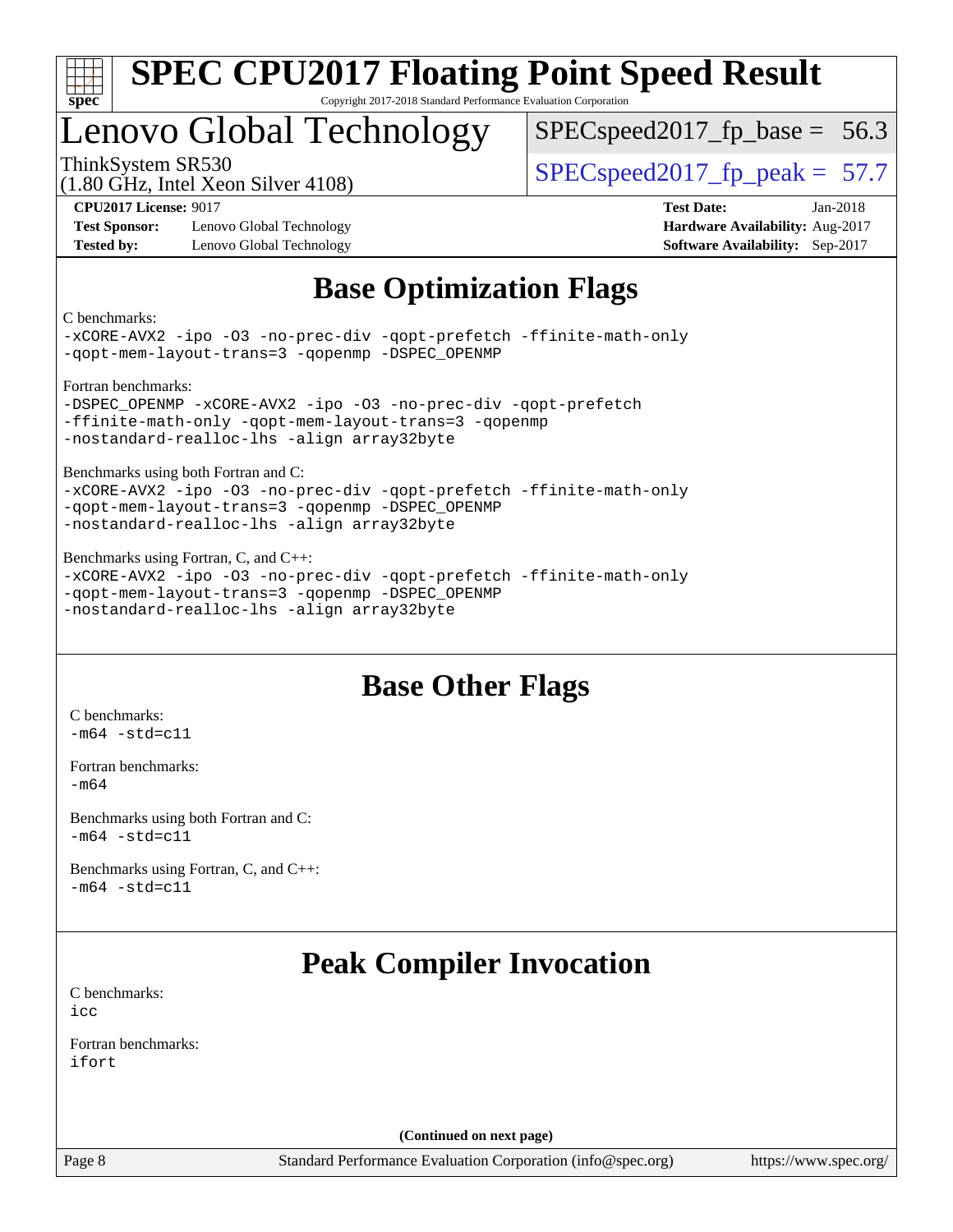

## Lenovo Global Technology

 $SPECspeed2017_fp\_base = 56.3$ 

(1.80 GHz, Intel Xeon Silver 4108)

ThinkSystem SR530<br>(1.80 GHz, Intel Year Silver 4108) [SPECspeed2017\\_fp\\_peak =](http://www.spec.org/auto/cpu2017/Docs/result-fields.html#SPECspeed2017fppeak) 57.7

**[Test Sponsor:](http://www.spec.org/auto/cpu2017/Docs/result-fields.html#TestSponsor)** Lenovo Global Technology **[Hardware Availability:](http://www.spec.org/auto/cpu2017/Docs/result-fields.html#HardwareAvailability)** Aug-2017 **[Tested by:](http://www.spec.org/auto/cpu2017/Docs/result-fields.html#Testedby)** Lenovo Global Technology **[Software Availability:](http://www.spec.org/auto/cpu2017/Docs/result-fields.html#SoftwareAvailability)** Sep-2017

**[CPU2017 License:](http://www.spec.org/auto/cpu2017/Docs/result-fields.html#CPU2017License)** 9017 **[Test Date:](http://www.spec.org/auto/cpu2017/Docs/result-fields.html#TestDate)** Jan-2018

### **[Peak Compiler Invocation \(Continued\)](http://www.spec.org/auto/cpu2017/Docs/result-fields.html#PeakCompilerInvocation)**

[Benchmarks using both Fortran and C](http://www.spec.org/auto/cpu2017/Docs/result-fields.html#BenchmarksusingbothFortranandC): [ifort](http://www.spec.org/cpu2017/results/res2018q1/cpu2017-20180108-02587.flags.html#user_CC_FCpeak_intel_ifort_18.0_8111460550e3ca792625aed983ce982f94888b8b503583aa7ba2b8303487b4d8a21a13e7191a45c5fd58ff318f48f9492884d4413fa793fd88dd292cad7027ca) [icc](http://www.spec.org/cpu2017/results/res2018q1/cpu2017-20180108-02587.flags.html#user_CC_FCpeak_intel_icc_18.0_66fc1ee009f7361af1fbd72ca7dcefbb700085f36577c54f309893dd4ec40d12360134090235512931783d35fd58c0460139e722d5067c5574d8eaf2b3e37e92)

[Benchmarks using Fortran, C, and C++:](http://www.spec.org/auto/cpu2017/Docs/result-fields.html#BenchmarksusingFortranCandCXX) [icpc](http://www.spec.org/cpu2017/results/res2018q1/cpu2017-20180108-02587.flags.html#user_CC_CXX_FCpeak_intel_icpc_18.0_c510b6838c7f56d33e37e94d029a35b4a7bccf4766a728ee175e80a419847e808290a9b78be685c44ab727ea267ec2f070ec5dc83b407c0218cded6866a35d07) [icc](http://www.spec.org/cpu2017/results/res2018q1/cpu2017-20180108-02587.flags.html#user_CC_CXX_FCpeak_intel_icc_18.0_66fc1ee009f7361af1fbd72ca7dcefbb700085f36577c54f309893dd4ec40d12360134090235512931783d35fd58c0460139e722d5067c5574d8eaf2b3e37e92) [ifort](http://www.spec.org/cpu2017/results/res2018q1/cpu2017-20180108-02587.flags.html#user_CC_CXX_FCpeak_intel_ifort_18.0_8111460550e3ca792625aed983ce982f94888b8b503583aa7ba2b8303487b4d8a21a13e7191a45c5fd58ff318f48f9492884d4413fa793fd88dd292cad7027ca)

**[Peak Portability Flags](http://www.spec.org/auto/cpu2017/Docs/result-fields.html#PeakPortabilityFlags)**

Same as Base Portability Flags

**[Peak Optimization Flags](http://www.spec.org/auto/cpu2017/Docs/result-fields.html#PeakOptimizationFlags)**

[C benchmarks](http://www.spec.org/auto/cpu2017/Docs/result-fields.html#Cbenchmarks):

 619.lbm\_s: [-prof-gen](http://www.spec.org/cpu2017/results/res2018q1/cpu2017-20180108-02587.flags.html#user_peakPASS1_CFLAGSPASS1_LDFLAGS619_lbm_s_prof_gen_5aa4926d6013ddb2a31985c654b3eb18169fc0c6952a63635c234f711e6e63dd76e94ad52365559451ec499a2cdb89e4dc58ba4c67ef54ca681ffbe1461d6b36)(pass 1) [-prof-use](http://www.spec.org/cpu2017/results/res2018q1/cpu2017-20180108-02587.flags.html#user_peakPASS2_CFLAGSPASS2_LDFLAGS619_lbm_s_prof_use_1a21ceae95f36a2b53c25747139a6c16ca95bd9def2a207b4f0849963b97e94f5260e30a0c64f4bb623698870e679ca08317ef8150905d41bd88c6f78df73f19)(pass 2) [-O2](http://www.spec.org/cpu2017/results/res2018q1/cpu2017-20180108-02587.flags.html#user_peakPASS1_COPTIMIZE619_lbm_s_f-O2) [-xCORE-AVX2](http://www.spec.org/cpu2017/results/res2018q1/cpu2017-20180108-02587.flags.html#user_peakPASS2_COPTIMIZE619_lbm_s_f-xCORE-AVX2) [-qopt-prefetch](http://www.spec.org/cpu2017/results/res2018q1/cpu2017-20180108-02587.flags.html#user_peakPASS1_COPTIMIZEPASS2_COPTIMIZE619_lbm_s_f-qopt-prefetch) [-ipo](http://www.spec.org/cpu2017/results/res2018q1/cpu2017-20180108-02587.flags.html#user_peakPASS2_COPTIMIZE619_lbm_s_f-ipo) [-O3](http://www.spec.org/cpu2017/results/res2018q1/cpu2017-20180108-02587.flags.html#user_peakPASS2_COPTIMIZE619_lbm_s_f-O3) [-ffinite-math-only](http://www.spec.org/cpu2017/results/res2018q1/cpu2017-20180108-02587.flags.html#user_peakPASS1_COPTIMIZEPASS2_COPTIMIZE619_lbm_s_f_finite_math_only_cb91587bd2077682c4b38af759c288ed7c732db004271a9512da14a4f8007909a5f1427ecbf1a0fb78ff2a814402c6114ac565ca162485bbcae155b5e4258871) [-no-prec-div](http://www.spec.org/cpu2017/results/res2018q1/cpu2017-20180108-02587.flags.html#user_peakPASS2_COPTIMIZE619_lbm_s_f-no-prec-div) [-qopt-mem-layout-trans=3](http://www.spec.org/cpu2017/results/res2018q1/cpu2017-20180108-02587.flags.html#user_peakPASS1_COPTIMIZEPASS2_COPTIMIZE619_lbm_s_f-qopt-mem-layout-trans_de80db37974c74b1f0e20d883f0b675c88c3b01e9d123adea9b28688d64333345fb62bc4a798493513fdb68f60282f9a726aa07f478b2f7113531aecce732043) [-DSPEC\\_SUPPRESS\\_OPENMP](http://www.spec.org/cpu2017/results/res2018q1/cpu2017-20180108-02587.flags.html#suite_peakPASS1_COPTIMIZE619_lbm_s_DSPEC_SUPPRESS_OPENMP) [-qopenmp](http://www.spec.org/cpu2017/results/res2018q1/cpu2017-20180108-02587.flags.html#user_peakPASS2_COPTIMIZE619_lbm_s_qopenmp_16be0c44f24f464004c6784a7acb94aca937f053568ce72f94b139a11c7c168634a55f6653758ddd83bcf7b8463e8028bb0b48b77bcddc6b78d5d95bb1df2967) [-DSPEC\\_OPENMP](http://www.spec.org/cpu2017/results/res2018q1/cpu2017-20180108-02587.flags.html#suite_peakPASS2_COPTIMIZE619_lbm_s_DSPEC_OPENMP) 638.imagick\_s: [-xCORE-AVX2](http://www.spec.org/cpu2017/results/res2018q1/cpu2017-20180108-02587.flags.html#user_peakCOPTIMIZE638_imagick_s_f-xCORE-AVX2) [-ipo](http://www.spec.org/cpu2017/results/res2018q1/cpu2017-20180108-02587.flags.html#user_peakCOPTIMIZE638_imagick_s_f-ipo) [-O3](http://www.spec.org/cpu2017/results/res2018q1/cpu2017-20180108-02587.flags.html#user_peakCOPTIMIZE638_imagick_s_f-O3) [-no-prec-div](http://www.spec.org/cpu2017/results/res2018q1/cpu2017-20180108-02587.flags.html#user_peakCOPTIMIZE638_imagick_s_f-no-prec-div) [-qopt-prefetch](http://www.spec.org/cpu2017/results/res2018q1/cpu2017-20180108-02587.flags.html#user_peakCOPTIMIZE638_imagick_s_f-qopt-prefetch) [-ffinite-math-only](http://www.spec.org/cpu2017/results/res2018q1/cpu2017-20180108-02587.flags.html#user_peakCOPTIMIZE638_imagick_s_f_finite_math_only_cb91587bd2077682c4b38af759c288ed7c732db004271a9512da14a4f8007909a5f1427ecbf1a0fb78ff2a814402c6114ac565ca162485bbcae155b5e4258871) [-qopt-mem-layout-trans=3](http://www.spec.org/cpu2017/results/res2018q1/cpu2017-20180108-02587.flags.html#user_peakCOPTIMIZE638_imagick_s_f-qopt-mem-layout-trans_de80db37974c74b1f0e20d883f0b675c88c3b01e9d123adea9b28688d64333345fb62bc4a798493513fdb68f60282f9a726aa07f478b2f7113531aecce732043) [-qopenmp](http://www.spec.org/cpu2017/results/res2018q1/cpu2017-20180108-02587.flags.html#user_peakCOPTIMIZE638_imagick_s_qopenmp_16be0c44f24f464004c6784a7acb94aca937f053568ce72f94b139a11c7c168634a55f6653758ddd83bcf7b8463e8028bb0b48b77bcddc6b78d5d95bb1df2967) [-DSPEC\\_OPENMP](http://www.spec.org/cpu2017/results/res2018q1/cpu2017-20180108-02587.flags.html#suite_peakCOPTIMIZE638_imagick_s_DSPEC_OPENMP) 644.nab\_s: Same as 638.imagick\_s [Fortran benchmarks](http://www.spec.org/auto/cpu2017/Docs/result-fields.html#Fortranbenchmarks): [-prof-gen](http://www.spec.org/cpu2017/results/res2018q1/cpu2017-20180108-02587.flags.html#user_FCpeak_prof_gen_5aa4926d6013ddb2a31985c654b3eb18169fc0c6952a63635c234f711e6e63dd76e94ad52365559451ec499a2cdb89e4dc58ba4c67ef54ca681ffbe1461d6b36)(pass 1) [-prof-use](http://www.spec.org/cpu2017/results/res2018q1/cpu2017-20180108-02587.flags.html#user_FCpeak_prof_use_1a21ceae95f36a2b53c25747139a6c16ca95bd9def2a207b4f0849963b97e94f5260e30a0c64f4bb623698870e679ca08317ef8150905d41bd88c6f78df73f19)(pass 2) [-DSPEC\\_SUPPRESS\\_OPENMP](http://www.spec.org/cpu2017/results/res2018q1/cpu2017-20180108-02587.flags.html#suite_FCpeak_DSPEC_SUPPRESS_OPENMP) [-DSPEC\\_OPENMP](http://www.spec.org/cpu2017/results/res2018q1/cpu2017-20180108-02587.flags.html#suite_FCpeak_DSPEC_OPENMP) [-O2](http://www.spec.org/cpu2017/results/res2018q1/cpu2017-20180108-02587.flags.html#user_FCpeak_f-O2) [-xCORE-AVX2](http://www.spec.org/cpu2017/results/res2018q1/cpu2017-20180108-02587.flags.html#user_FCpeak_f-xCORE-AVX2) [-qopt-prefetch](http://www.spec.org/cpu2017/results/res2018q1/cpu2017-20180108-02587.flags.html#user_FCpeak_f-qopt-prefetch) [-ipo](http://www.spec.org/cpu2017/results/res2018q1/cpu2017-20180108-02587.flags.html#user_FCpeak_f-ipo) [-O3](http://www.spec.org/cpu2017/results/res2018q1/cpu2017-20180108-02587.flags.html#user_FCpeak_f-O3) [-ffinite-math-only](http://www.spec.org/cpu2017/results/res2018q1/cpu2017-20180108-02587.flags.html#user_FCpeak_f_finite_math_only_cb91587bd2077682c4b38af759c288ed7c732db004271a9512da14a4f8007909a5f1427ecbf1a0fb78ff2a814402c6114ac565ca162485bbcae155b5e4258871) [-no-prec-div](http://www.spec.org/cpu2017/results/res2018q1/cpu2017-20180108-02587.flags.html#user_FCpeak_f-no-prec-div) [-qopt-mem-layout-trans=3](http://www.spec.org/cpu2017/results/res2018q1/cpu2017-20180108-02587.flags.html#user_FCpeak_f-qopt-mem-layout-trans_de80db37974c74b1f0e20d883f0b675c88c3b01e9d123adea9b28688d64333345fb62bc4a798493513fdb68f60282f9a726aa07f478b2f7113531aecce732043) [-qopenmp](http://www.spec.org/cpu2017/results/res2018q1/cpu2017-20180108-02587.flags.html#user_FCpeak_qopenmp_16be0c44f24f464004c6784a7acb94aca937f053568ce72f94b139a11c7c168634a55f6653758ddd83bcf7b8463e8028bb0b48b77bcddc6b78d5d95bb1df2967) [-nostandard-realloc-lhs](http://www.spec.org/cpu2017/results/res2018q1/cpu2017-20180108-02587.flags.html#user_FCpeak_f_2003_std_realloc_82b4557e90729c0f113870c07e44d33d6f5a304b4f63d4c15d2d0f1fab99f5daaed73bdb9275d9ae411527f28b936061aa8b9c8f2d63842963b95c9dd6426b8a) [-align array32byte](http://www.spec.org/cpu2017/results/res2018q1/cpu2017-20180108-02587.flags.html#user_FCpeak_align_array32byte_b982fe038af199962ba9a80c053b8342c548c85b40b8e86eb3cc33dee0d7986a4af373ac2d51c3f7cf710a18d62fdce2948f201cd044323541f22fc0fffc51b6) [Benchmarks using both Fortran and C](http://www.spec.org/auto/cpu2017/Docs/result-fields.html#BenchmarksusingbothFortranandC): 621.wrf\_s: [-prof-gen](http://www.spec.org/cpu2017/results/res2018q1/cpu2017-20180108-02587.flags.html#user_peakPASS1_CFLAGSPASS1_FFLAGSPASS1_LDFLAGS621_wrf_s_prof_gen_5aa4926d6013ddb2a31985c654b3eb18169fc0c6952a63635c234f711e6e63dd76e94ad52365559451ec499a2cdb89e4dc58ba4c67ef54ca681ffbe1461d6b36)(pass 1) [-prof-use](http://www.spec.org/cpu2017/results/res2018q1/cpu2017-20180108-02587.flags.html#user_peakPASS2_CFLAGSPASS2_FFLAGSPASS2_LDFLAGS621_wrf_s_prof_use_1a21ceae95f36a2b53c25747139a6c16ca95bd9def2a207b4f0849963b97e94f5260e30a0c64f4bb623698870e679ca08317ef8150905d41bd88c6f78df73f19)(pass 2) [-O2](http://www.spec.org/cpu2017/results/res2018q1/cpu2017-20180108-02587.flags.html#user_peakPASS1_COPTIMIZEPASS1_FOPTIMIZE621_wrf_s_f-O2) [-xCORE-AVX2](http://www.spec.org/cpu2017/results/res2018q1/cpu2017-20180108-02587.flags.html#user_peakPASS2_COPTIMIZEPASS2_FOPTIMIZE621_wrf_s_f-xCORE-AVX2) [-qopt-prefetch](http://www.spec.org/cpu2017/results/res2018q1/cpu2017-20180108-02587.flags.html#user_peakPASS1_COPTIMIZEPASS1_FOPTIMIZEPASS2_COPTIMIZEPASS2_FOPTIMIZE621_wrf_s_f-qopt-prefetch) [-ipo](http://www.spec.org/cpu2017/results/res2018q1/cpu2017-20180108-02587.flags.html#user_peakPASS2_COPTIMIZEPASS2_FOPTIMIZE621_wrf_s_f-ipo) [-O3](http://www.spec.org/cpu2017/results/res2018q1/cpu2017-20180108-02587.flags.html#user_peakPASS2_COPTIMIZEPASS2_FOPTIMIZE621_wrf_s_f-O3) [-ffinite-math-only](http://www.spec.org/cpu2017/results/res2018q1/cpu2017-20180108-02587.flags.html#user_peakPASS1_COPTIMIZEPASS1_FOPTIMIZEPASS2_COPTIMIZEPASS2_FOPTIMIZE621_wrf_s_f_finite_math_only_cb91587bd2077682c4b38af759c288ed7c732db004271a9512da14a4f8007909a5f1427ecbf1a0fb78ff2a814402c6114ac565ca162485bbcae155b5e4258871) [-no-prec-div](http://www.spec.org/cpu2017/results/res2018q1/cpu2017-20180108-02587.flags.html#user_peakPASS2_COPTIMIZEPASS2_FOPTIMIZE621_wrf_s_f-no-prec-div) [-qopt-mem-layout-trans=3](http://www.spec.org/cpu2017/results/res2018q1/cpu2017-20180108-02587.flags.html#user_peakPASS1_COPTIMIZEPASS1_FOPTIMIZEPASS2_COPTIMIZEPASS2_FOPTIMIZE621_wrf_s_f-qopt-mem-layout-trans_de80db37974c74b1f0e20d883f0b675c88c3b01e9d123adea9b28688d64333345fb62bc4a798493513fdb68f60282f9a726aa07f478b2f7113531aecce732043) [-DSPEC\\_SUPPRESS\\_OPENMP](http://www.spec.org/cpu2017/results/res2018q1/cpu2017-20180108-02587.flags.html#suite_peakPASS1_COPTIMIZEPASS1_FOPTIMIZE621_wrf_s_DSPEC_SUPPRESS_OPENMP) [-qopenmp](http://www.spec.org/cpu2017/results/res2018q1/cpu2017-20180108-02587.flags.html#user_peakPASS2_COPTIMIZEPASS2_FOPTIMIZE621_wrf_s_qopenmp_16be0c44f24f464004c6784a7acb94aca937f053568ce72f94b139a11c7c168634a55f6653758ddd83bcf7b8463e8028bb0b48b77bcddc6b78d5d95bb1df2967) [-DSPEC\\_OPENMP](http://www.spec.org/cpu2017/results/res2018q1/cpu2017-20180108-02587.flags.html#suite_peakPASS2_COPTIMIZEPASS2_FOPTIMIZE621_wrf_s_DSPEC_OPENMP) [-nostandard-realloc-lhs](http://www.spec.org/cpu2017/results/res2018q1/cpu2017-20180108-02587.flags.html#user_peakEXTRA_FOPTIMIZE621_wrf_s_f_2003_std_realloc_82b4557e90729c0f113870c07e44d33d6f5a304b4f63d4c15d2d0f1fab99f5daaed73bdb9275d9ae411527f28b936061aa8b9c8f2d63842963b95c9dd6426b8a) [-align array32byte](http://www.spec.org/cpu2017/results/res2018q1/cpu2017-20180108-02587.flags.html#user_peakEXTRA_FOPTIMIZE621_wrf_s_align_array32byte_b982fe038af199962ba9a80c053b8342c548c85b40b8e86eb3cc33dee0d7986a4af373ac2d51c3f7cf710a18d62fdce2948f201cd044323541f22fc0fffc51b6)

 627.cam4\_s: [-xCORE-AVX2](http://www.spec.org/cpu2017/results/res2018q1/cpu2017-20180108-02587.flags.html#user_peakCOPTIMIZEFOPTIMIZE627_cam4_s_f-xCORE-AVX2) [-ipo](http://www.spec.org/cpu2017/results/res2018q1/cpu2017-20180108-02587.flags.html#user_peakCOPTIMIZEFOPTIMIZE627_cam4_s_f-ipo) [-O3](http://www.spec.org/cpu2017/results/res2018q1/cpu2017-20180108-02587.flags.html#user_peakCOPTIMIZEFOPTIMIZE627_cam4_s_f-O3) [-no-prec-div](http://www.spec.org/cpu2017/results/res2018q1/cpu2017-20180108-02587.flags.html#user_peakCOPTIMIZEFOPTIMIZE627_cam4_s_f-no-prec-div) [-qopt-prefetch](http://www.spec.org/cpu2017/results/res2018q1/cpu2017-20180108-02587.flags.html#user_peakCOPTIMIZEFOPTIMIZE627_cam4_s_f-qopt-prefetch) [-ffinite-math-only](http://www.spec.org/cpu2017/results/res2018q1/cpu2017-20180108-02587.flags.html#user_peakCOPTIMIZEFOPTIMIZE627_cam4_s_f_finite_math_only_cb91587bd2077682c4b38af759c288ed7c732db004271a9512da14a4f8007909a5f1427ecbf1a0fb78ff2a814402c6114ac565ca162485bbcae155b5e4258871) [-qopt-mem-layout-trans=3](http://www.spec.org/cpu2017/results/res2018q1/cpu2017-20180108-02587.flags.html#user_peakCOPTIMIZEFOPTIMIZE627_cam4_s_f-qopt-mem-layout-trans_de80db37974c74b1f0e20d883f0b675c88c3b01e9d123adea9b28688d64333345fb62bc4a798493513fdb68f60282f9a726aa07f478b2f7113531aecce732043) [-qopenmp](http://www.spec.org/cpu2017/results/res2018q1/cpu2017-20180108-02587.flags.html#user_peakCOPTIMIZEFOPTIMIZE627_cam4_s_qopenmp_16be0c44f24f464004c6784a7acb94aca937f053568ce72f94b139a11c7c168634a55f6653758ddd83bcf7b8463e8028bb0b48b77bcddc6b78d5d95bb1df2967) [-DSPEC\\_OPENMP](http://www.spec.org/cpu2017/results/res2018q1/cpu2017-20180108-02587.flags.html#suite_peakCOPTIMIZEFOPTIMIZE627_cam4_s_DSPEC_OPENMP) [-nostandard-realloc-lhs](http://www.spec.org/cpu2017/results/res2018q1/cpu2017-20180108-02587.flags.html#user_peakEXTRA_FOPTIMIZE627_cam4_s_f_2003_std_realloc_82b4557e90729c0f113870c07e44d33d6f5a304b4f63d4c15d2d0f1fab99f5daaed73bdb9275d9ae411527f28b936061aa8b9c8f2d63842963b95c9dd6426b8a) [-align array32byte](http://www.spec.org/cpu2017/results/res2018q1/cpu2017-20180108-02587.flags.html#user_peakEXTRA_FOPTIMIZE627_cam4_s_align_array32byte_b982fe038af199962ba9a80c053b8342c548c85b40b8e86eb3cc33dee0d7986a4af373ac2d51c3f7cf710a18d62fdce2948f201cd044323541f22fc0fffc51b6)

**(Continued on next page)**